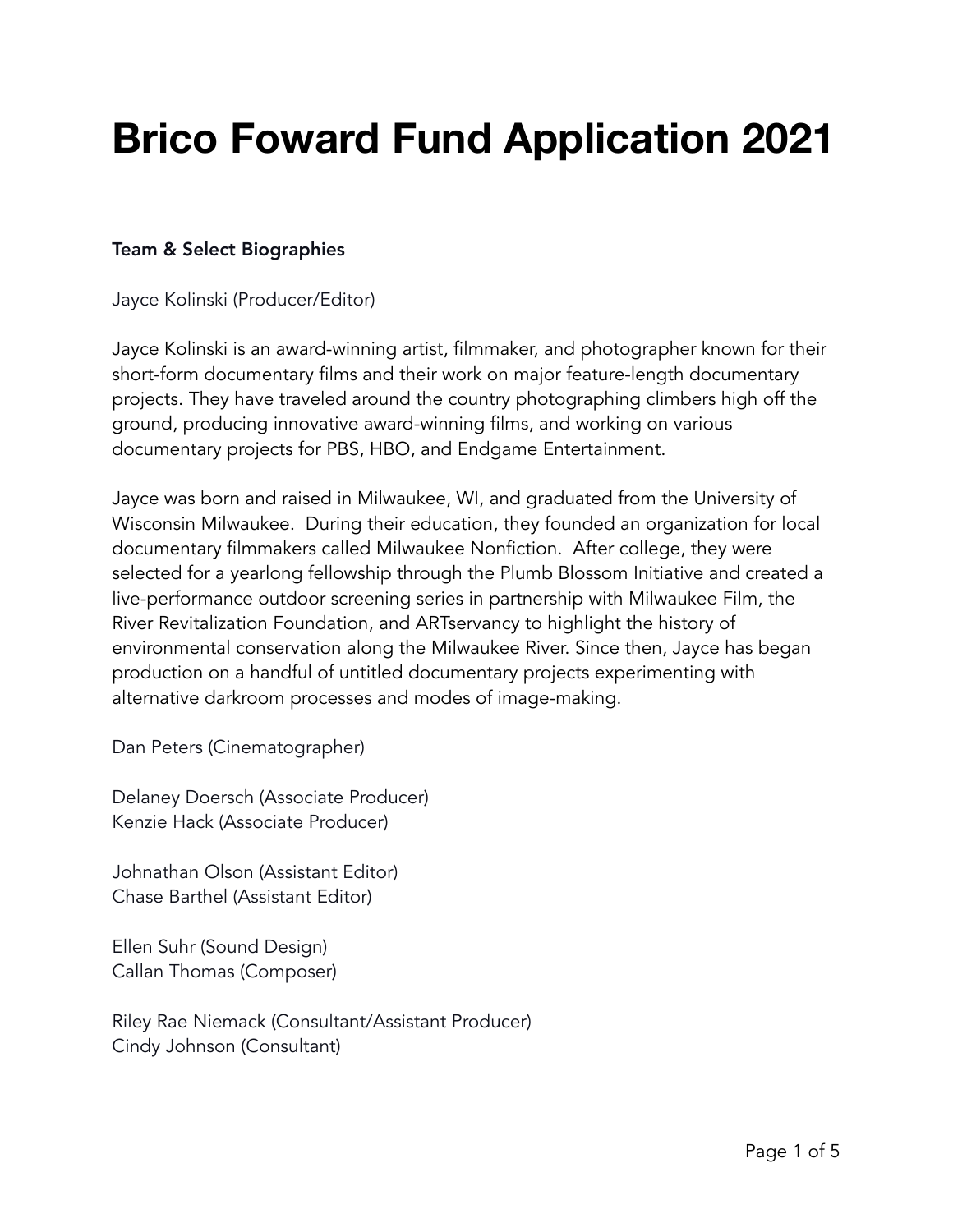#### Project Descriptions

#### Brief description/log-line

Daydreams from Yesterday is an urban-nature documentary filmed and presented live in the heart of the historic Milwaukee River Greenway. The film looks back to the generations of Milwaukee thinkers who have shaped the relationship we share with the natural world and toward those shaping the future.

#### Longer Project Description

Daydreams from Yesterday is an urban-nature documentary filmed and presented live in the heart of the historic Milwaukee River Greenway. The film looks back to the generations of Milwaukee thinkers who have shaped the relationship we share with the natural world and toward those shaping the future. Through a series of tangential investigations, we explore the intersections between ecologists, writers, birders, and activists within the forests nestled between our urban developments.

#### Project Pitch

This film comes at a time when our collective knowledge of nature is diminishing, and corporate logos have become more recognizable than local plants and animals. Years of development have left few natural areas in the United States, and even fewer in our largest cities.

In Milwaukee, we hold enough parkland to rival the size of central park. Since their establishment, these parks have evolved into an icon of Milwaukee's identity. Today, there are numerous organizations dedicated to hiking, fishing, biking, and birding. All these groups have built unique connections with the land and share unique relationships with the natural areas within Milwaukee. In the face of our diminishing connection to natural areas in cities, Milwaukee offers a unique point of access to the wonders of public lands and the individuals who preserve the knowledge they offer. Over the past two years, our team has built extensive relationships within the organizations and communities relevant to this story. Our team was brought together by our shared love for Milwaukee's public lands, and we are all beyond excited to see through the completion of this project.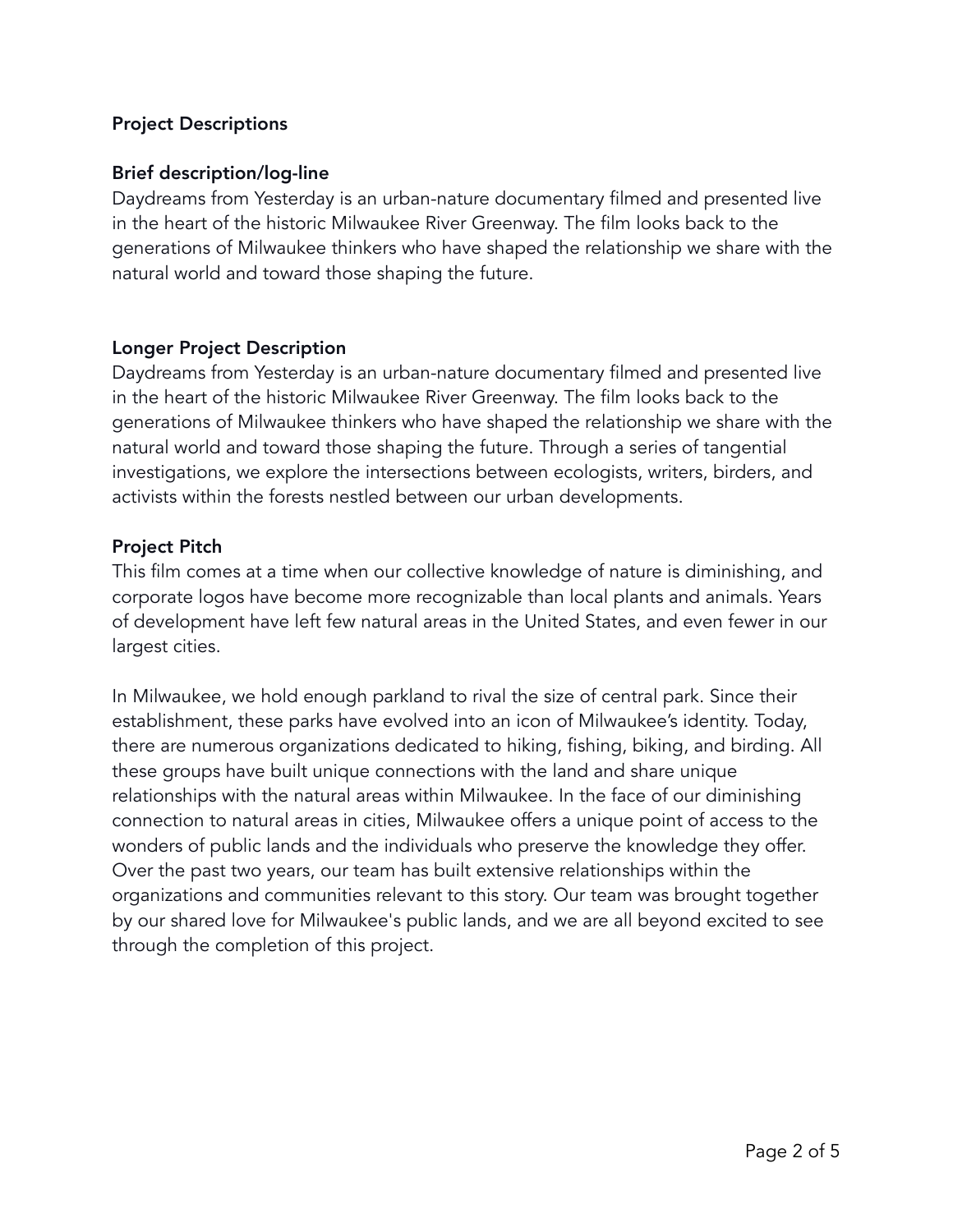## How would you define "success" for this film?

Success for this project is defined by the completion of a 60-minute film and the execution of a community impact plan that features five accessible exhibitions hosted outdoors in parks alongside the Milwaukee River. We have plans to screen in Lincoln Park, Hubbard Park, and at The River Revitalization Foundation within the first year of completion. The two additional screening venues have yet to be determined but will focus on bringing the project to communities near the river that have been historically disadvantaged.

After the first year of exhibitions, we plan to do a limited US run of the project targeting organizations and festivals that would be open to hosting the film as a live outdoor screening. After our concluded festival run and our five community exhibitions, we will continue hosting intermittent Milwaukee area screenings in partnership with organizations such as the River Revitalization Foundation and ARTservancy.

#### Project Status

Within the first three months of production, our team conducted 34 shoots, completed a 25-minute documentary film, and hosted our first outdoor exhibition as a part of the Plumb Blossom Initiative Fellowship. Soon after, our director was selected to be the artist in residence for the Milwaukee Greenway by ARTservancy and continued work on the project in lead up to a second outdoor exhibition slated to happen at the River Revitalization Foundation in August of 2021. Over the eleven months leading up to the screening, our team secured \$2,500 in funding from the Brico Emergency Grant and began laying the groundwork to produce the feature version of Daydreams from Yesterday. This involved hiring a larger production team, conducting further research, and shooting an additional 17 partial days. With this material, we completed a revised 30-minute in-progress film created for the ARTservancy residency. So far, between both our screenings, we have been able to bring our film to 100+ Milwaukee individuals. Over those two years, we have conducted 51 shoots and committed hours to in-depth research. This involved 80+ hours in the field documenting Milwaukee's most rare flora and fauna throughout the evolving seasons. Through this extended time in the field, we built and maintained relationships within several key organizations and to a wide collection of characters relevant to the story.

We have lined up five new interviews and four follow-ups that are awaiting filming. In addition, we have four non-character-driven sequences involving specialty cinematography of the wildlife and natural features around the Milwaukee River. Altogether, we have an estimated nine full and eleven partial shooting days remaining.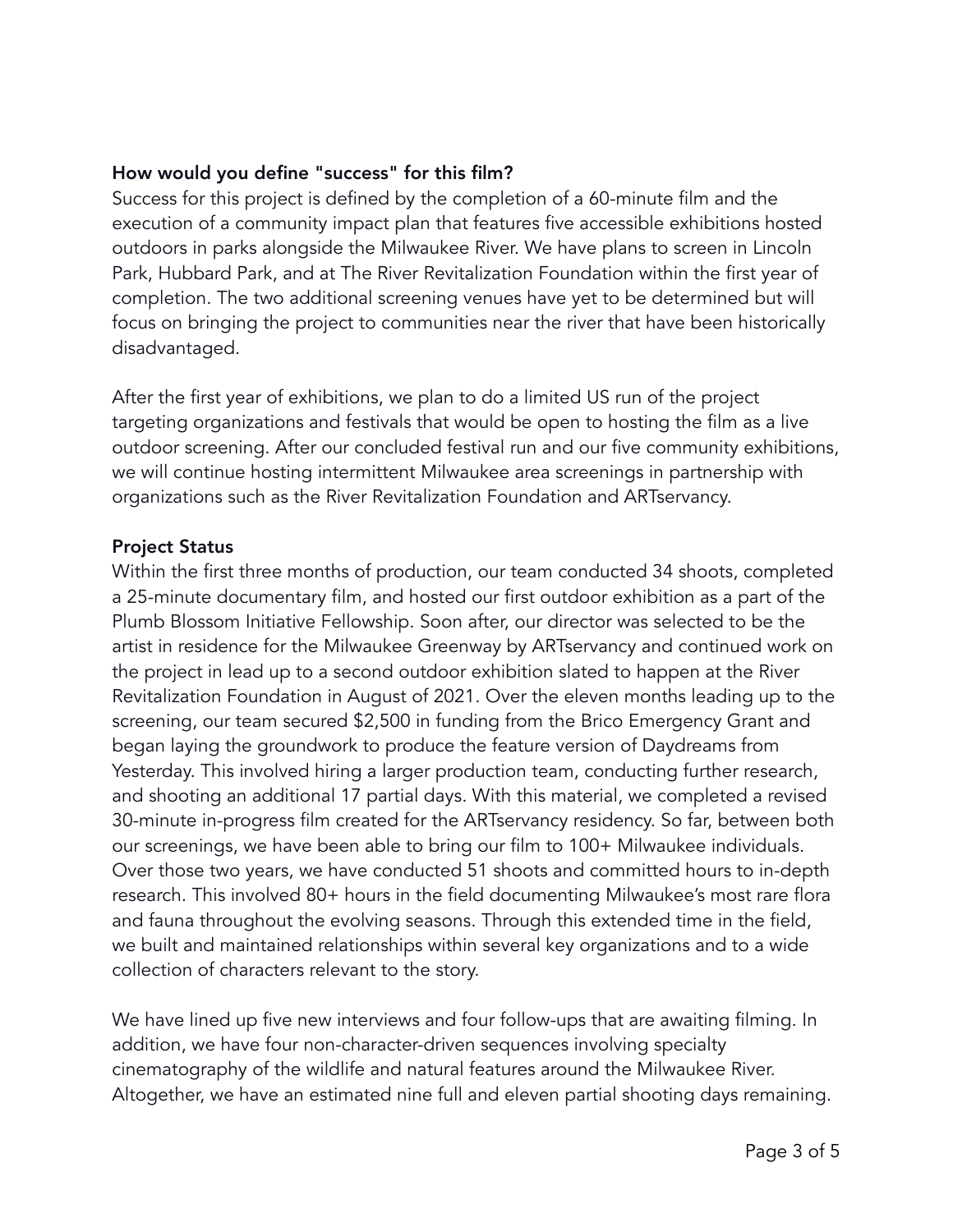What are the key milestones (including month and year) on a (realistic) timeline for completing the film? If you do not receive this award, what would your timeline for completing this film look like?

#### Past:

05/2020 - Production Began

09/2020 - First outdoor screening of 25 minute cut for Plumb Blossom Initiative Fellowship

12/2020 - Awarded the Brico Emergency Fund & began production on the feature version of Daydreams from Yesterday

08/2021 - Second outdoor screening featuring radically new 30 minute cut for ARTservancy at the River Revitalization Foundation

#### Going forward with an award:

12/2022 - Wrap shooting on additional 5 characters, 4 characters follow-ups, and 11 specialty shoots

09/2023 - Feature Film Premiere of Daydreams from Yesterday

4/2024 - Last of five outdoor film screenings hosted around Milwaukee & start of a festival run

#### Going forward without an award:

04/2023 - Wrap shooting on additional two characters, 4 characters follow-ups, and 5 specialty shoots

09/2023 - Feature Film Premiere of Daydreams from Yesterday

10/2023 - Last of two outdoor film screenings hosted around Milwaukee & start of a limited festival run